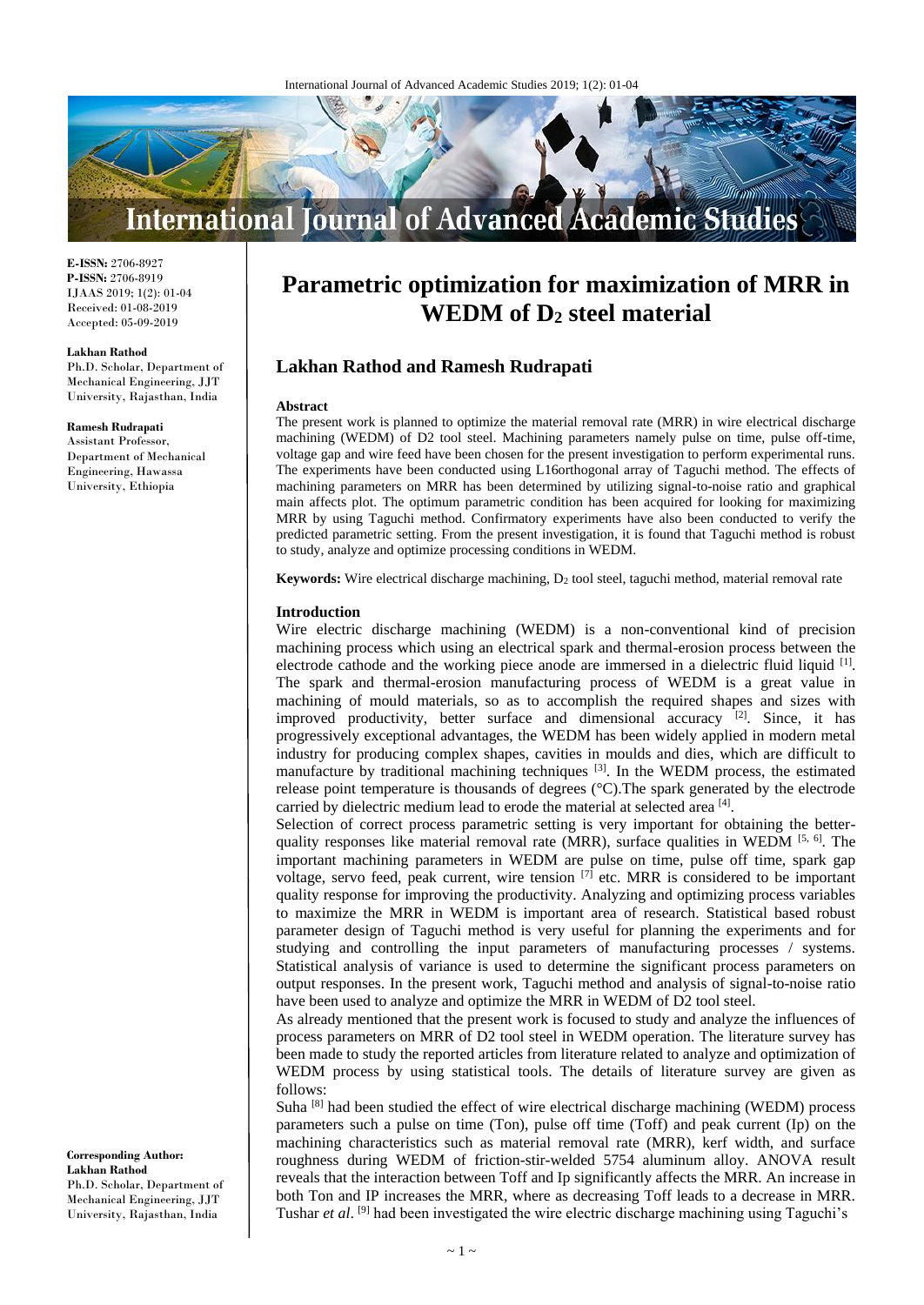design approach to optimize the machining performances. The impact of the process parameters viz. Ton time, Toff time, Peak current and Wire types on response characteristics viz. MRR and surface roughness were studied. They found from the study that MRR was increasing with increase of Ton time. Since, the energy discharge per spark increases within crease in Ton time, hence higher time for each spark is given prompting to more removal rate. The optimized parameters for maximizing the material removal rate (MRR) is Ton time 125 μs, T off time 45 μs and peak current 180A.Manjaiah *et al*. [10] had been investigated the effect of process parameters on the response such as MRR and surface roughness of Ti50Ni40Cu10 SMA machined by WEDM using the Taguchi Technique. ANOVA had been used to investigate the contribution and effects of peak current, pulse-on time, pulse-off time and wire feed on surface roughness and MRR. They stated from the investigation that parameters namely peak current, pulse-on time and servo voltage were most significant for MRR. Kuldeep, et al. <sup>[11]</sup> had been made a experimental research work to study the effects of process parameters on MRR and surface roughness in WEDM of H-13 die tool steel. They mentioned from their investigation that MRR in WEDM is highly depends on the proper selection of input parameters. Singh *et al.* <sup>[12]</sup> had been utilized RSM for analyzing and optimizing the process parameters to predict the output responses: MRR, surface roughness and cutting rate. They stated from their work that process variables were the most significant for all the responses.

From the literature review, it is observed that the details of WEDM related to selection of optimum parameters and effects of input parameters on response quality parameters are not well known. More research works needs to made on various aspects of WEDM to enhance its performance. The present work is one step forward to add knowledge base of WEDM of different materials. Machining information of WEDM of D2 steel and more data related WEDM of different materials may helpful to industrial persons.

## **Materials and Methods**

 $D<sub>2</sub>$  tool steel: Tool steel refers to a various carbon and alloy steels that are particularly suited to made into good tools. Their appropriateness originates from their high hardness, good resistance to abrasion and deformation, and their ability to hold a cutting edge at high temperatures. Tool steels are suited for use in the shaping of different materials.

### **Taguchi method**

Taguchi's optimization technique is an efficient tool for design the experiments and analyze the manufacturing process and to enhance the system performance. The idea of orthogonal array of experiments in Taguchi technique is useful to determine the factors which most affect product quality with reduces number of experiments, thus production time and resources. It uses statistical method of signal-to-noise (S/N) ratio to measure performance of process parameters. S/N ratio in Taguchi method uses three different objective functions: larger-the-better, smaller- thebetter and nominal-the better to analyze the response variable(s). The equation for larger the better criterion is shown in Eq.1.

Larger-the-Better: S/N ratio =  $-I0\log_{10} (1/n\sum_{i=1}^{n} 1/\gamma_i^2)$ (1)

# **Experimental process**

The material used for this study is tool steel of D2 material. The experimental runs have been conducted using L16 orthogonal array of Taguchi methods with four factors four levels each. The selected input variables and their levels have been given in Table 1. L16 orthogonal array designs for performing experiments are shown in Table 2. Experimental runs have been carried out on WEDM setup when machining of D2 tool steel and MRR is measured shown in Table 2.

**Table 1:** Levels and process parameters

| <b>Process Parameters</b> | <b>Units</b> | <b>Levels</b> |     |                               |     |
|---------------------------|--------------|---------------|-----|-------------------------------|-----|
|                           |              |               |     | Level1 Level 2 Level3 Level 4 |     |
| Voltage gap (A)           | Volts        | 17            |     | 19                            | 20  |
| Wire feed $(B)$           | mm/min       |               |     |                               |     |
| Pulse on-time $(C)$       | us           | 116           | 118 | 120                           | 122 |
| Pulse off-time (D)        | us           | 60            |     | 54                            |     |

### **Results and analysis**

The experimental data of MRR given in the Table 2 has been used to analyze and optimize the processing conditions in WEDM to maximize the MRR of D2 tool steel material with the use of statistical analysis of signal-to-noise and Taguchi method.

**Table 2:** L16 orthogonal array of Taguchi method and output response (MRR)

| S. No.         |                 | <b>Output response</b> |                     |                    |            |
|----------------|-----------------|------------------------|---------------------|--------------------|------------|
|                | Voltage gap (A) | Wire feed (B)          | Pulse on time $(C)$ | Pulse off-time (D) | <b>MRR</b> |
|                | 17              | 3                      | 116                 | 60                 | 5.35       |
| $\overline{c}$ | 17              | 4                      | 118                 | 57                 | 7.51       |
| 3              | 17              | 5                      | 120                 | 54                 | 8.43       |
| 4              | 17              | 6                      | 122                 | 51                 | 10.86      |
| 5              | 18              | 3                      | 118                 | 54                 | 7.05       |
| 6              | 18              | 4                      | 116                 | 51                 | 7.46       |
| 7              | 18              | 5                      | 122                 | 60                 | 7.41       |
| 8              | 18              | 6                      | 120                 | 57                 | 7.53       |
| 9              | 19              | 3                      | 120                 | 51                 | 8.41       |
| 10             | 19              | $\overline{4}$         | 122                 | 54                 | 7.85       |
| 11             | 19              | 5                      | 116                 | 57                 | 7.65       |
| 12             | 19              | 6                      | 118                 | 60                 | 4.62       |
| 13             | 20              | 3                      | 122                 | 57                 | 7.36       |
| 14             | 20              | 4                      | 120                 | 60                 | 6.85       |
| 15             | 20              | 5                      | 118                 | 51                 | 9.87       |
| 16             | 20              | 6                      | 116                 | 54                 | 7.07       |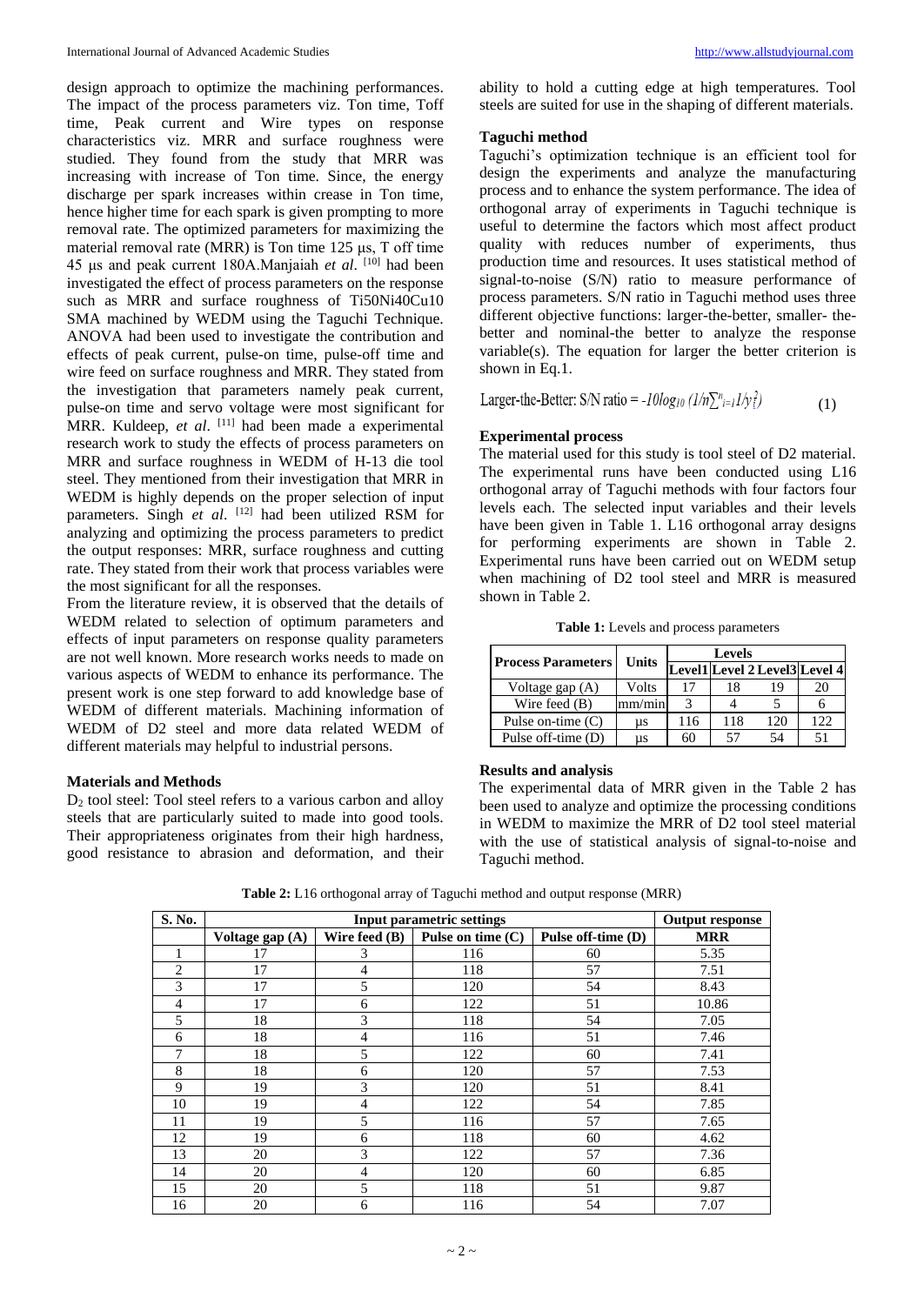## **Factor effects on MRR**

Analysis of signal-to-noise (AS/N) ratio is a statistical tool which useful to analyse the effects of input parameters on performance characteristics of any manufacturing process. In the present work, analysis of signal-to-noise ratio has been performed on experimental data of MRR as shown in Table 2. S/N ratio is conducted at 95% confidence level and 5% significant level. Significant input parameters can be identified by using P value in the S/N table; if value of P isles than 0.05 then the corresponding factor would be treated as significant on the corresponding response. If P value of factors is more than 0.05 then corresponding variable is treated as insignificant. The result of S/N for

MRR is shown in Table 3. The correlation coefficient values of R-square and adv R-square values are 98.8% and 94.2% respectively. The values R-square and adv R-square indicating good correlation between the input and output variable(s).

S/N ratio able (Table 3) of MRR depicts that input parameter wire feed (B) has significant effect on MRR, because the value of P for wire feed isles than 0.05. The direct effects of voltage gap (A), pulse-on time (c) and pulse-off time (D) also have consider able effect on MRR as its P values are equal to 0.05. From the ANOVA results, it is stated that response MRR of D2 steel is significantly influenced by process parameters in WEDM operation.

| <b>Source</b>  | DF | Seq SS | Adj SS                                 | Adj MS |       |       |
|----------------|----|--------|----------------------------------------|--------|-------|-------|
|                |    | 0.8314 | 0.8314                                 | 0.2771 | 1.00  | 0.500 |
|                |    | 68.035 | 68.035                                 | 22.678 | 81.83 | 0.002 |
|                |    | 0.8314 | 0.8314                                 | 0.2771 | 1.00  | 0.500 |
|                |    | 0.8314 | 0.8314                                 | 0.2771 | 1.00  | 0.500 |
| Residual Error |    | 0.8314 | 0.8314                                 | 0.2771 |       |       |
| Total          | 15 | 71.361 | $R-Sq = 98.8\%$ ; $R-Sq(adj) = 94.2\%$ |        |       |       |

**Table 3:** Analysis of signal-to-noise ratio for MRR

The main effect plots for MRR has made by using MINITAB 16.2 software and given in Fig. 1. Main effect plots are very useful to determine the factor effects on responses. Highest influential parameter on response can be identified from main effect plots. If difference between the levels of minimum and maximum factor is more, the effect of corresponding variable is highest compare to other parameters. Form the Fig. 1, it is found that wire feed (B) is most influential factor, next is pulse on time (C), voltage gap (A) and followed by pulse off time (D). Optimum parametric setting for maximizing the MRR can be identified from the main effect plots as given in Fig. 1 at highest value of S/N ratio of corresponding level of each factor. The optimal parametric condition for maximizing the MRR is found from the Fig. 1 is: voltage gap  $(A) = 18$  volts, wirefeed (B) = 6 mm/min, pulse-on time (C) = 118  $\mu$ s and pulse-off time  $(D) = 54$  µs.

## **Confirmatory test**

A confirmatory test has been performed to validate the optimized parametric condition. The results of confirmatory test have good agreement with the initial experimental runs as given in Table 2 and validate the predicted parametric condition by Taguchi methodology.



**Fig 1:** Main effect plots for MRR

# **Conclusions**

The followings are the conclusions drawn from the present study:

- 1. The experiments are performed on WEDM of D2 tool steel.
- 2. Analysis of signal-to-noise ratio is conducted on experimental data of MRR to identify the influential

process variables.

- 3. From the S/N table, It is found that wire feed (B) have significant effect on MRR of D2 steel and voltage gap (A), pulse on time (C) and pulse off time (D) also have considerable influence on MRR.
- 4. The main effect plots are made to illustrate the effects of input parameters on MRR.